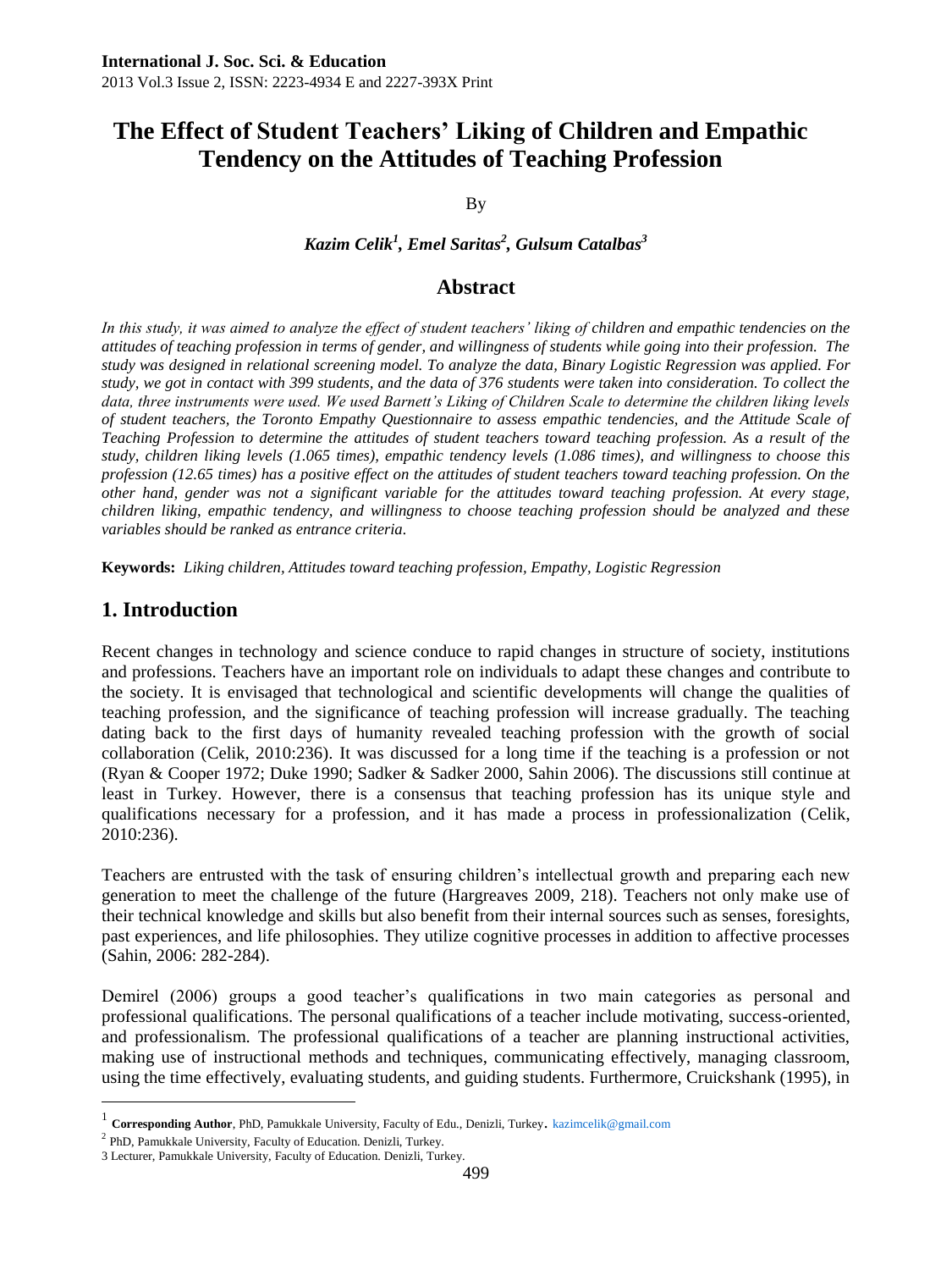his classification, expects from a teacher some qualifications like willingness, motivating, systematic, flexibility, and knowledgeableness. A teacher's professional qualifications are given as having student attention, variability, using the time effectively, asking questions, teaching perspicuously, tracing student development, and giving feedback and reinforcement.

The personal and professional qualifications of teachers have an important role for increasing the effectiveness and performance. These qualifications might arouse anxiety, fear and alienation while they might lead to liking, respect and intimacy. The one important discrimination between teaching profession and the others is its scope of work, people. Teaching requires liking people and being patient and devoted (Helvaci, 2009). According to Oktay (1991), it is a must for all teachers to be patient, knowledgeable, tolerant, and devoted to their job. Gelbal & Duyan (2010) consider "liking" children as one of the primary teaching qualification. It can be said it is not possible to be successful for teachers who do not like children and cannot communicate with their colleagues. Teachers should not bring their problems to school and classroom. For a successful instruction, it is crucial to provide a motivating environment, and like children (Lasley, 1980; Veenman, 1984). Ergun & Ozdas (1999) states that people who do not like children and teaching should not be teachers as liking children and taking care of them help solving discipline problems and giving a lecture entertainingly. When students feel that target behaviors are intended to compensate for their essential requirements such as surviving, liking, power, freedom or entertainment, they participate in the instruction process without any resistance (Sahin, 2006, 282).

Why people prefer teaching process particularly is of importance. In Eskicumali's study (2002), one of the most significant three reasons to choose teaching profession is given as liking children (23%). Eight out of the ten study carried out in the USA indicate that liking and taking care of children is one of the three important factors to be teachers (Ergun, 1999). Marso & Pigge (1994), in their study on student teachers, determine liking to work with children is the most important variable to be teacher. Downing, Ryndak & Clark conclude following qualifications to be a teacher: liking and communicating with children and adults, being patient, interested, kind and flexible.

The success of teachers is based on both liking students and communicating with them well. Good communication skills are directly related to understanding people, meeting expectations, and feeling empathy (Kilic, 2005: 2). Rogers has defined empathy in different ways, and his definition in 1970s becomes a common definition. According to this flexible definition, empathy is the ability to perceive the internal frame of reference of another with accuracy and with the emotional components and meanings, and to transfer this situation to that person (Dokmen, 2005).

Empathic understanding and positive views regarding human nature are among the most basic characteristics for individuals (Rogers, 1975). Teaching empathy refers to the ability to look at the situations from students' perspectives, and feel students' anxiety (Tetegah, Anderson, 2007). According to Cooper (2002), the teachers who cannot show empathy to their students give rise to loss of motivation by focusing on whole group, subject and program instead of considering emotions of students. In the schools, students feel close with their teachers and trust on them when they realized emphatic skills of their teachers (Kuzgun, 2000).

There could be found many studies regarding empathic tendencies of student teachers. In these studies, empathic tendencies of student teachers were analyzed in terms of the variables such as democratic attitude, communication skill, gender and their majors. In some studies Alver (1998), Genc & Kalafat (2008), Kolayis & Yigiter (2010), and Karatas (2012) carried out for different occupational groups and candidates of these occupational groups, there is no statistically significant relationship between the empathetic skills of female and male groups. Furthermore, Aydin (1996), Karakaya (2001), Duru (2002), Ozturk et al. (2004), Toussaint & Webb (2005), Uygun (2006), Ekinci (2009), Turnage, Hong, Stevenson & Edwards (2012) found a significant difference for empathic tendency levels on behalf of females.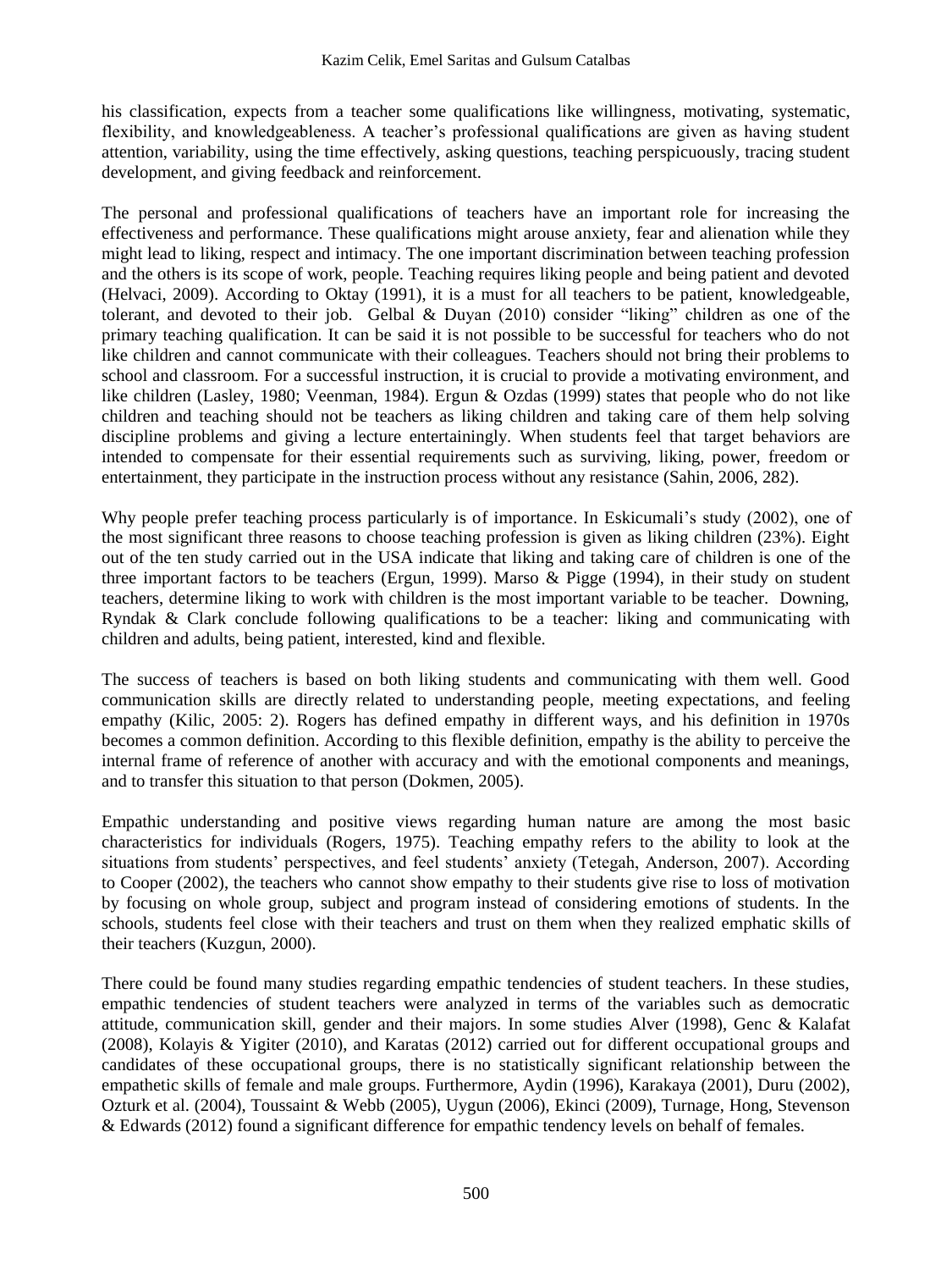It can be said that liking children of student teachers and empathetic tendencies are two important variables having an effect on attitudes toward teaching. In the field, there are a host of studies (Semerci  $\&$ Semerci, 1999; Erkus et al., 2000; Oral, 2004; Ustun, Erkan & Akman, 2004; Senel et al. 2004; Cakir, 2005; Simsek, 2005; Oguz & Topkaya, 2008; Pehlivan, 2008) analyzing attitudes toward teaching profession with various variables in different sample groups. However, there could not be found a study both analyzing liking children and empathetic tendencies on attitudes toward teaching in the same time, and showing these variables as risk factors.

The purpose of this study is to analyze the effect of student teachers' liking of children and empathic tendencies on the attitudes of teaching profession in terms of gender, and willingness of students while going into their profession. It also accounts for this effect as risk factors.

# **2. Method**

The study was designed in relational screening model. Relational screening models aim to determine existence of significance between two or more variables, and degree of this existence (Karasar, 2005).

# *Participants*

The study group was the senior student teachers who study at the Education Faculty of Pamukkale University and finish their practicum. The population for this study was 1079, and the study group was comprised of 396 students. The data of 7 students came across on median, 6 students did not fill in the questionnaire completely, and the values of 7 students were extreme. In this sense, these data were excluded from the analysis, and the data of 376 students were considered for this study. The study group consisted of 236 (62%) female and 140 (%38) male students. 84% (314) of the student teachers stated that they chose teaching profession willingly. However, 16% (62) of the student teachers were did not choose teaching profession willingly.

# *Instruments*

In this study, three different instruments were used to collect the data. We used Barnett's Liking of Children Scale (Duyan & Gelbal, 2008) to determine the children liking levels of student teachers, the Toronto Empathy Questionnaire (Totan, Sapmaz & Dogan, 2011) to assess empathic tendencies, and the Attitude Scale of Teaching Profession (Ustuner, 2006) to determine the attitudes of student teachers toward teaching profession. The number of the variables was limited in order not to increase standard error.

# *Barnett's Liking of Children Scale*

Barnett's Liking of Children Scale was developed by Barnett & Sinisi to measure the attitudes of people to children. Duyan & Gelbal (2008) studied on reliability and validity of the scale in Turkey and they found test re-test reliability as 0.854 and internal validity of the scale as .88. There are 14 items in the scale ranging from "I never agree" to "I agree completely" on 7-point likert type scale. 4 of the items are negative (items 3,6,10 and 13), and10 items are positive. While assessing the positive items, "I agree completely" answer is marked as "7" and "I never agree" answer is marked as "1". For the negative items, "I agree completely" answer is marked as "1" and "I never agree" answer is marked as "7". As the result of the scale, high scores can be interpreted as people like children more, and low scores can be interpreted that their liking of children is low.

# *The Toronto Empathy Questionnaire*

The Toronto Empathy Questionnaire was developed by Spreng et al. (2009) to assess empathy. The questionnaire was adapted into Turkish by Totan, Dogan & Sapmaz (2012), and its internal validity was computed as .79 (Cronbach's alpha). In this study, the internal validity was found as .82.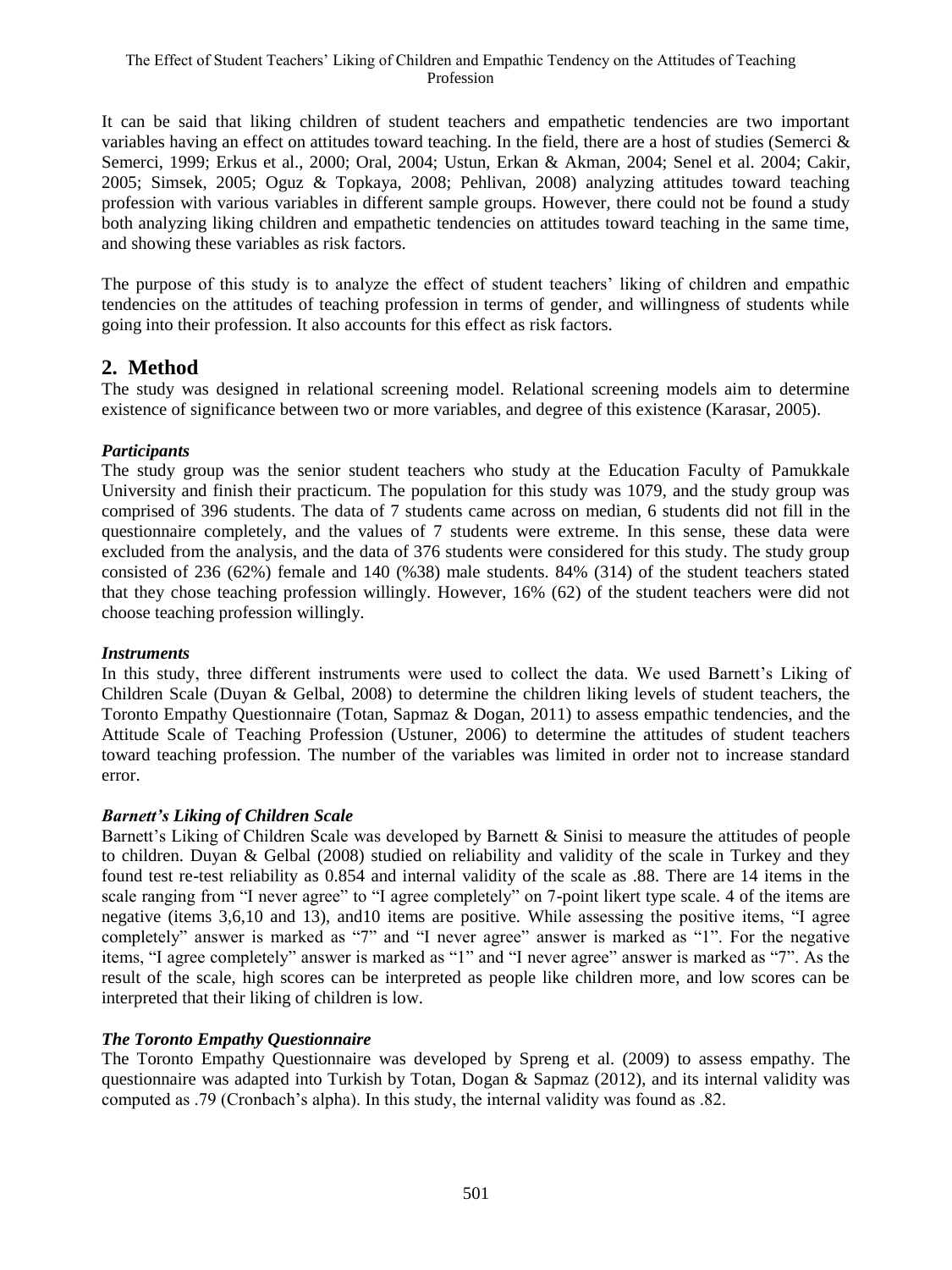There are 13 items in the questionnaire and the participants are expected to express their opinions in the questionnaire ranging from "Never" to "Always" on 5-point likert type scale. While assessing the items, "Never" answer was marked as "1" and "Always" answer was marked as "5". The high scores accounts for high empathy.

#### *The Attitude Scale of Teaching Profession*

This scale developed by Ustuner (2006) aims to determine the attitudes of the university students toward teaching profession. The scale consists of 34 items. Individuals are expected to express their views ranging from "I never agree" to "I completely agree". While assessing the items, "I never agree" answer was marked as "1" and "I completely agree" answer was marked as "5". The internal validity of the scale is .93 (Cronbach's alpha). In this study, the internal validity was found as .95 (Cronbach's alpha) for student teachers. The high scores indicate positive attitude toward teaching profession. To categorize attitude toward teaching, dependent variable of this study, a median was determined, and the scores above the median was accepted high attitude while the scores below the median referred to low attitude. In this sense, 7 of the data were excluded as they were on the median point.

#### *Data Analysis*

Binary logistic regression was applied on the data obtained from the student teachers in this study. Recently, logistic regression has become a widespread analysis in social sciences. In most of the socioeconomic studies introducing cause and effect relationship, the data can have only two possible types such as positive-negative, successful-unsuccessful, yes-no, glad-not glad, and true-false. Logistical regression is used to analyze cause and effect relationship between dependent and independent variables when there are two or more categories (Agresti, 2007: 103).

The main goal of logistic regression is to find the best fitting and reasonable model to describe the relationship between an outcome variable and a set of independent variables (Hosmer & Lemeshovv, 2000). With logistic regression, risk factors are estimated by calculating the probability of the effects of independent variables on dependent variables (Ozdamar, 2002: 623). Like linear regression, an expected value is tried to be predicted based on the values of some variables. However, there are three important differences between these two models (Coskun et al., 2004: 43):

Linear regression is used for predicting continuous dependent variable; however, dependent variable should be binary for logistic regression. (2) In linear regression analysis, the value of dependent variable is predicted while logical regression is expressed as likelihood of the value of a dependent variable. (3) While independent variables are expected to show a multivariate normal distribution in linear regression analysis, there is no prerequisite about the distribution of independent variables in order to apply logistic regression.

A median split was used to turn a dependent variable, attitude toward teaching profession, into a categorical one. In this sense, the median of the data set was found (143), and the scores below the median were categorized as (0) low while the scores above the median were categorized as (1) high. From independent values, the variable of the willingness to go into the profession was categorized as (0) willing and (1) unwilling, and gender was coded as (0) female and (1) male. The data of empathic tendency questionnaire and liking children scale were processed directly as they are continuous variables.

# **3. Results**

The results of logistic regression analysis which was designated to determine the factors having an effect on teaching attitude of student teachers were given below.

In logistic regression, the goodness of fit should be tested to describe how well it fits a set of observations. It is a need to be aware of to what extent dependent variable is effective. For this reason, the goodness of fit should be applied (Murat & Isigicok, 2007).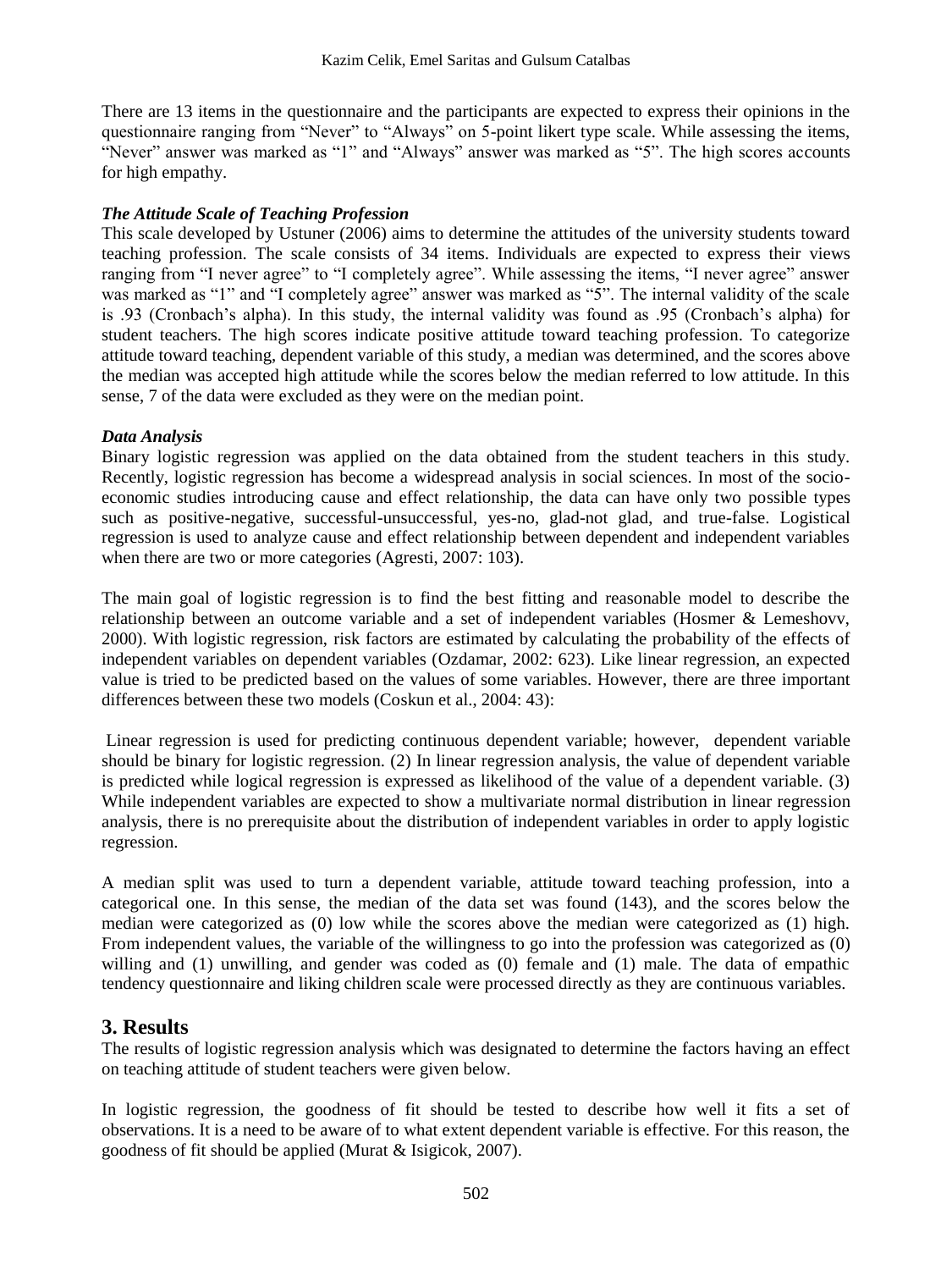In logistic model, there is no limitation as normality assumption, and t and F table values are not used to compare something in goodness of fits tests as in the other multivariate tests. In this sense, the standards of  $\gamma$ 2 and G2, the most simple nonparametric ones, were used (Murat, 2006). The goodness of fit for the model indicates a standard of the best model to account for the dependent variable.

Based on the observed and expected frequencies, Hosmer-Lemeshow (H-L) test was applied in order to test goodness of fit, and it was calculated through "H0: The model is a good fitting model" and "H1: The model is not a fitting model" hypotheses.  $\chi^2$  results of H-L test were given in Table 2. In addition to Hosmer-Lemeshow test, the classification table was also used to determine the goodness of fit for the model.

| Method              | Chi-square $(\chi^2)$ | df | Sig. (p) |
|---------------------|-----------------------|----|----------|
| Hosmer and Lemeshow | 12.956                |    |          |

#### **Table 1 The Results of Goodness-of-Fit Tests**

As a result of Hosmer Lemeshow test predicting the goodness of fit; it was found as 8 degree of freedom, and 12.956 for chi-square value. As  $p = 0.113 > \alpha = 0.05$  value was obtained from the results, and "H0 hypothesis" was confirmed, statistical works were executed. In other words, independent variables in the analysis were sufficient to account for dependent variable.

The correct classification rate can also be used to test the goodness of fit for logistic regression model. For this reason, classification tables are utilized. These tables are the results of the cross-classification of observed and expected values. To make classification tables, a cut value, c, is identified, and expected values are grouped by comparing with this cut value. If the expected value exceeds c, it was included in group 1. Otherwise, it was included in group 0. The value of .50 is used for the cut level mentioned here (Murat ve Isigicok, 2007). For the attitude toward teaching profession, the classification rates were given in Table 2.

| The<br>Attitude<br>Teaching<br>toward<br>Observed<br>Profession<br>Correct<br>$0 = Low$<br>$1 = High$ |  |  |  |  | Predicted |  |            |  |      |
|-------------------------------------------------------------------------------------------------------|--|--|--|--|-----------|--|------------|--|------|
|                                                                                                       |  |  |  |  |           |  | Percentage |  |      |
|                                                                                                       |  |  |  |  |           |  |            |  |      |
| The<br>Teaching $0 = Low$ 125<br>Attitude<br>toward<br>65                                             |  |  |  |  |           |  |            |  | 65,8 |
| Profession<br>$1 = High \quad 36$<br>150                                                              |  |  |  |  |           |  |            |  | 80,6 |
| <b>Overall Percentage</b>                                                                             |  |  |  |  |           |  |            |  | 73,1 |

# **Table 2. The Classification Table for the Attitude toward Teaching Profession (ATP)**

The cut (c) value is .500

According to the table, the rate of predicting the low attitude toward teaching profession accurately is 65.8%, and the rate of predicting the high attitude toward teaching profession is 80.6%. In this sense, the right classification rate is 73% for the model. These values indicate the right classification of the model. In logistic regression equation, p is the probability of presence of the characteristic of interest. The ODDS value refers to the odds that an outcome will occur given a particular exposure, compared to the odds of the outcome occurring in the absence of a particular exposure (Colak, 2002: 8). An ODDS ratio can be defined as the association between an exposure and outcome. In logistic regression equation, the odds ratio is figured like Exp(β) (Girginer, Cankus, 2008: 186). As probability ratio (Odds) refers to the ratio of likelihood to occur an event to likelihood not to occur this event (Gujarati, 1999), exp (βp) Y variable states how many times or what percentage it is likely to be observed with the effect of Xp variable.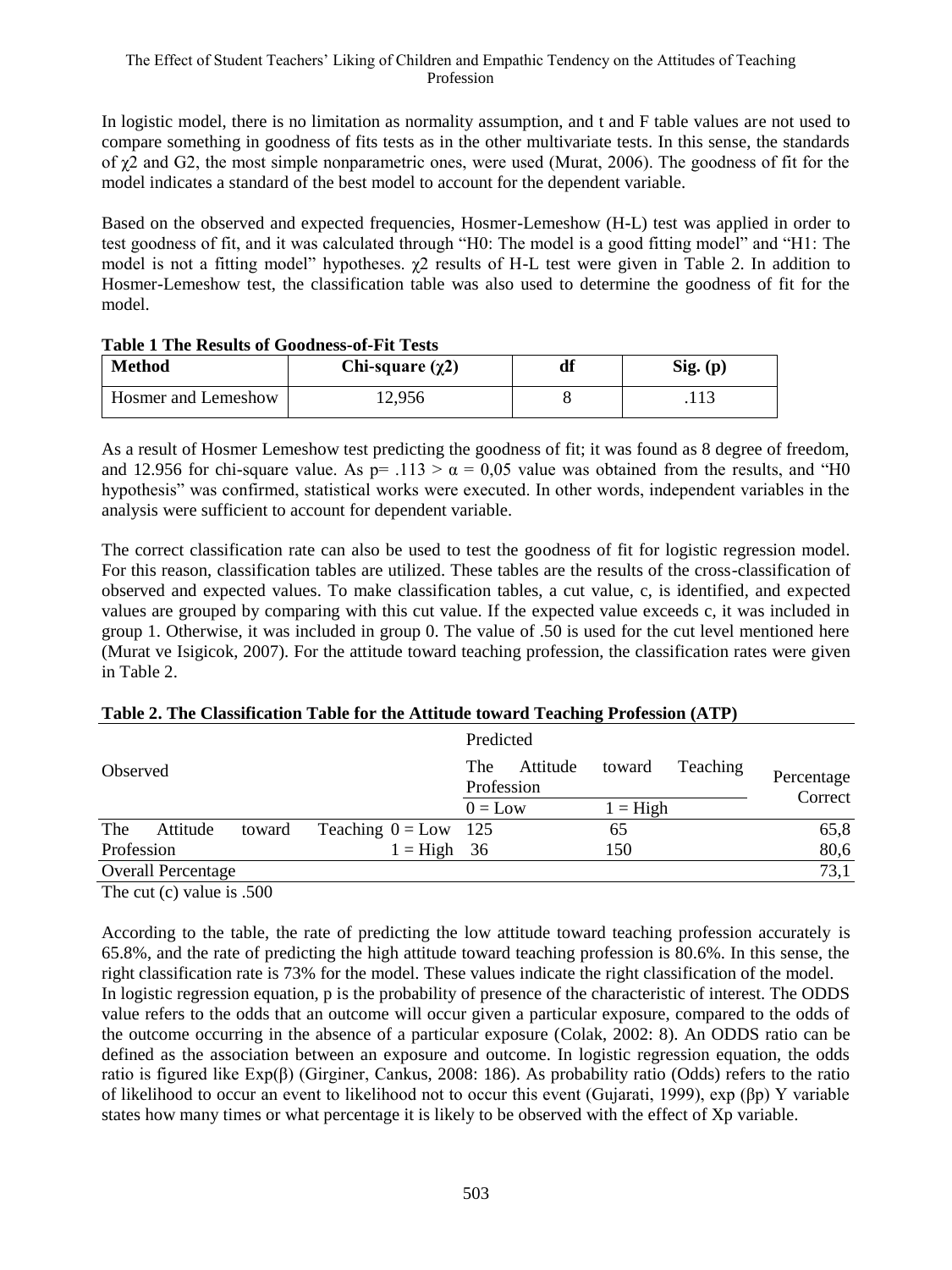Parameter predictions, standard errors, Wald statistics, degrees of freedom, odds ratios and reliability limits were considered in the model regarding the Attitude toward Teaching Profession as seen in Table 3.

| Table 5. Summary of binary togistic regression analysis for variables in the model |       |                          |        |                      |                            |                 |
|------------------------------------------------------------------------------------|-------|--------------------------|--------|----------------------|----------------------------|-----------------|
| <b>Variables</b>                                                                   |       | <b>Standard</b><br>Error | Wald   | Degree of<br>Freedom | <b>Significance</b><br>(p) | $Exp(\beta)$    |
| Liking children                                                                    | 0.063 | 0.014                    | 21.153 |                      | 0.0                        | 1.065           |
| Empathic                                                                           |       |                          |        |                      |                            |                 |
| tendency                                                                           | 0.082 | 0.021                    | 14.660 |                      | 0.0                        | 1.086           |
| Willingness                                                                        | 2.539 | 0.513                    | 24,502 |                      | 0,0                        | $1/0,079=12,65$ |
| Gender                                                                             | 0.191 | 0.271                    | 0.496  |                      | 0,481                      | 1.210           |

**Table 3: Summary of binary logistic regression analysis for variables in the model**

According to the results of standard errors, Wald statistics, significance levels (p) and  $Exp(\beta)$  regarding the variables in Table 4, the results of liking children, empathic tendency and willingness variables considered as important for the attitude of student teachers toward teaching profession were found significant. However, gender variable is not significant within this context. For the significant variables Exp(β) value is taken into consideration. Exp(β) also shows to what extent overweight of the variable increase when the related variable increased one unit ceteris paribus. If  $Exp(\beta)$  value is below 1, it is assumed to have a positive effect on dependent variable. On the contrary, it has a negative effect when Exp( $\beta$ ) value is above 1 (Ozdamar, 2010).

Regarding liking children variable, it has a significant effect on the attitude toward teaching profession  $(p<0.05)$ . The Exp( $\beta$ ) value was computed as 1.065 for the variable of liking children. Considering this value, it can be stated that one-unit increase in liking children level cause 1.065 unit increase, and liking children has a positive effect on the attitude toward teaching profession.

The Exp( $\beta$ ) value about empathic tendency was 1.086 in the table above. Regarding the Exp( $\beta$ ) value in the table, it can be said that one-unit increase in the variable cause 1.086 unit increase, and it has a positive effect on the attitude toward teaching profession.

Considering the third independent variable of the study, willingness to go into the profession, the significance value was found below .05. Its  $Exp(\beta)$  value was  $1/0.079=12.65$ . It can be said that one-unit increase in this value cause 12.65 unit increase, and willingness to go into teaching profession has an effect on the attitude toward teaching profession.

When the effect of gender on the attitude toward teaching profession was analyzed, the significance value was found as .481. As this value is bigger than .05, it is not statistically significant. Regarding this finding, gender has not an effect on the attitudes toward teaching profession.

# **4. Conclusion and Discussion**

In this study, it was aimed to analyze the effect of student teachers' liking of children and empathic tendencies on the attitudes of teaching profession in terms of gender, and willingness of students while going into their profession. In this respect, the conclusions drawn from this study is presented below.

When the effect of liking children, an independent variable, on the attitude toward teaching profession was analyzed, it has a low but positive effect on the attitude of student teachers toward teaching profession. In Eskicumali's study (2002), liking children was one of the reasons for student teachers to choose teaching profession. Eight out of the ten study carried out in the USA indicate that liking and taking care of children is one of the three important factors to be teachers (Ergun, 1999). Regarding the result of this study about liking children, this variable has a low increasing effect on the attitudes toward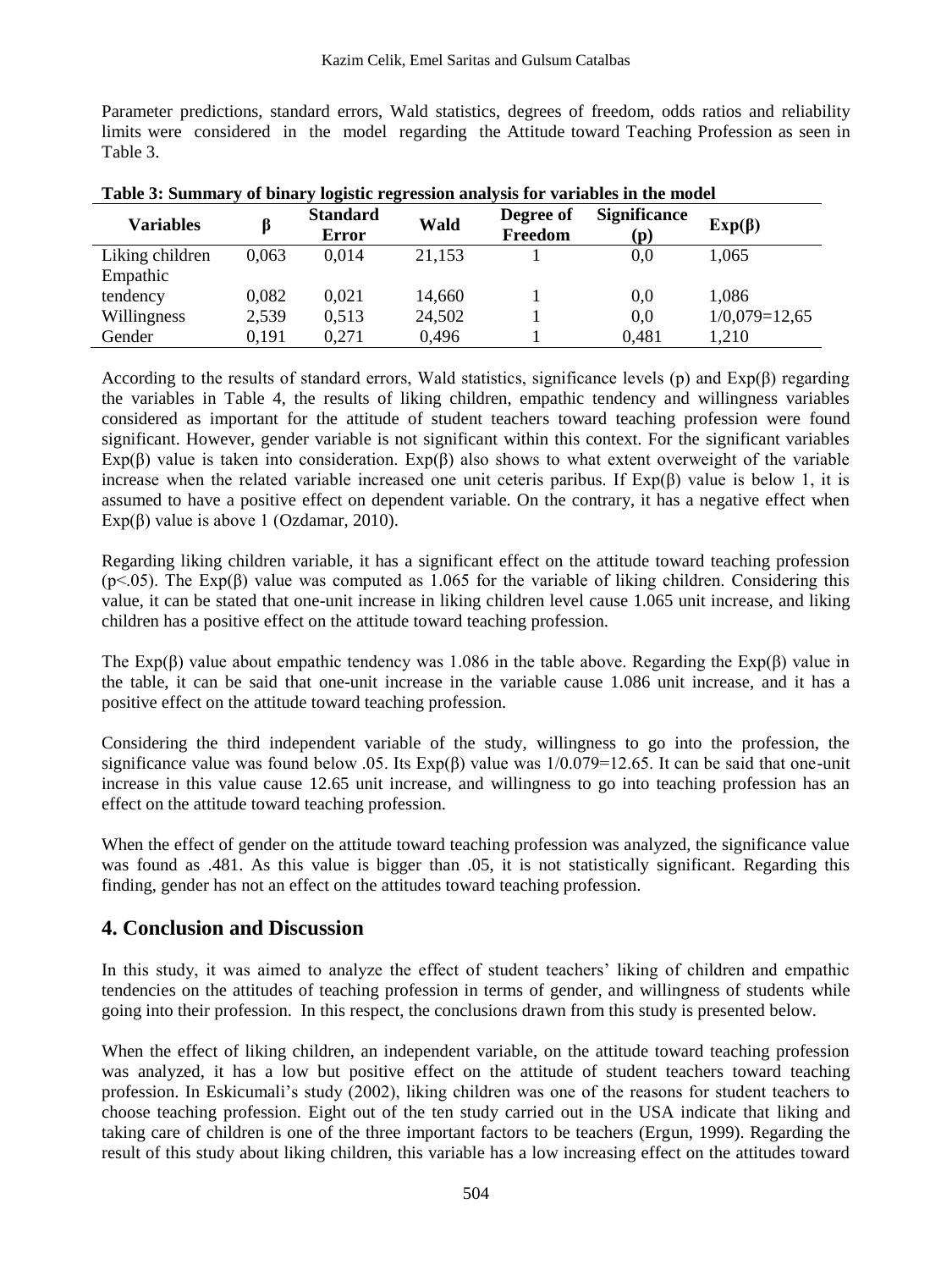teaching profession while it was not a variable that affects the attitude. Low level of liking children is risky for the attitude toward teaching. However, it does not have an effective on it. This situation might result from that teaching profession has been becoming a professional occupation requiring specialized knowledge. In other words, teaching is more than an occupation that student teachers do for liking children.

When the effect of empathetic tendency, another independent variable, on the attitude toward teaching profession was analyzed, it has a low but positive effect on the attitude of student teachers toward teaching profession. This finding corroborates with the studies of Sayin (2003), and Celik & Cagdas (2010). Celik & Cagdas concluded that the empathetic tendency points of the participants choosing teaching willingly were found higher. It can be thought that liking profession and choosing it willingly have a positive effect on the attitudes of student teachers toward teaching profession. As referred in the introduction, this is an important qualification for student teachers to empathize with children like children liking level. However, as in the level of liking children, empathetic tendency levels did not increase the attitude toward teaching profession in an expected level.

When the effect of willingness to choose teaching profession on the attitude toward teaching profession was analyzed, it has a high and positive effect on the attitude of student teachers toward teaching profession. In Bozdogan, Aydin & Yildirim's study (2007), the participants who willingly choose teaching profession develop more positive attitude toward teaching profession. Akdag (2010) also expressed that the attitudes of student teachers choosing their department willingly developed more positive attitude toward teaching profession than the student teachers who unwillingly choose this profession. In Dogan and Coban's study (2009) the students suggesting teaching profession to their relatives and liking their profession develop more positive attitude toward teaching profession. In a comparison to the student teachers who choose teaching profession due to limitation of the options and low university entrance marks, the attitudes of the student teachers who willingly choose this profession were 12.65 times higher. This situation supports the view that teaching profession should be carried out consciously and willingly. The variables for this study were choosing teaching profession willingly or choosing teaching profession unwillingly, and these are the greatest risks for the attitudes toward teaching profession.

For this study, there is no statistically significant effect of gender on the attitudes toward teaching profession. There are some studies corroborating this study (Gurbuzturk & Genc, 2004; Ustun, 2007; Erdem & Anilan 2000, Kilic & Bektas 2008, Capa & Cil 2000; Cakir, Kan & Sunbul 2006, Demirtas, Comert, & Ozer, 2011; Acisli & Kolomuc 2012, Bulut, 2009). This study can be said not to support the view of "teaching profession is becoming a profession for females" (Tan, 1996, Fidan et al., 2012). However, there are some studies finding statistically significant difference between gender and the attitude toward teaching profession. In the studies of Sozer (1996); Tanriogen (1997); Celikoz & Cetin, (2004); Seferoglu (2004); Ustun, Erkan & Akman (2004); Celenk (1988); Cakir, Erkus & Kilic (2004); Oral (2004); Cakir (2005); Tay & Tay (2006); Gurbuz & Kisoglu (2007); Uredi & Uredi (2007); Capri & Celikkaleli (2008); Pehlivan (2008); Cicek–Saglam (2008), the female participants developed more positive attitude toward teaching profession. According to the results of this study, it does not pose a risk to be male or female in terms of the attitude toward teaching. In this sense, gender does not have an effect on the attitude toward teaching profession.

When all the results of this study were analyzed wholly, liking children and empathetic tendency, ceteris paribus, increase the teaching attitude by 6.5% and 8.6% respectively, and the willingness to choose the profession increase the attitude 12.65 times. In the literature, liking children and empathetic tendency step forward in terms of the qualifications required for teaching. However, it could be found that willingness to choose the profession has a incomparable high effect on the attitudes toward teaching profession.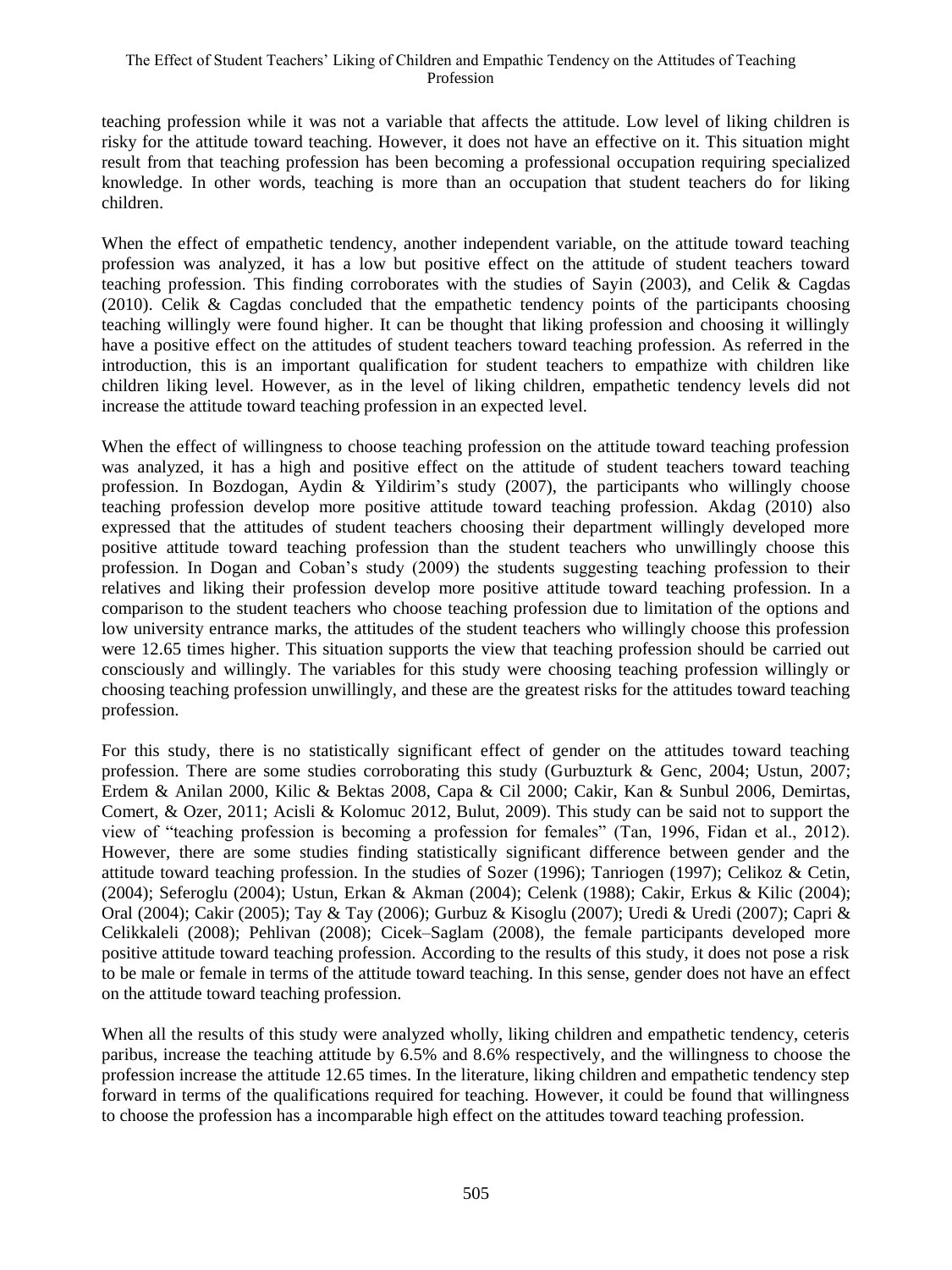The willingness to choose teaching profession is a vital risk factor for the attitude toward teaching profession. Some countries, such as Turkey, select students for higher education institutions with a central examination, and turn onto the departments their marks are enough for instead of choosing a department they liked. As a result, they work in the professions they did not like. Based on these findings, the teacher candidates should have the following qualifications to canalize them to the education faculties: (1) their children liking and empathetic tendency levels should be high, (2) they should be willing to work as teacher.

#### **References**

- Açisli, S.,& Kolomuç, A. (2012). Study of the would-be class teachers' attitude towards the profession. *Journal of research in education and teaching*, 1 (2), 266-271.
- Agresti, A. (2007). *An introduction to categorical data analysis*. Hoboken, New Jersey: John Wiley & Sons, Inc., ISBN 978-0-471-22618-5.
- Alkan, C. (2000). Profession and teaching profession**.** In V. Sonmez (Ed.) *Introduction to Teaching Profession*. Ankara: Ani Publishing.
- Alver, B. (1998). Levels of compliance with the empathic skills of individuals. Master's Thesis. Ataturk University, Erzurum.
- Aydin, A. (1996). Investigation of several variables empathic skill. Master's Thesis. Ege University Institute of Social Sciences, Izmir.
- Barnett, M.A., & Sinisi, C.S. (1990). The initial validation of a liking of children scale. *Journal of personality assessment.* 55(162), 161-167.
- Bozdogan, A.E., Aydin, D., & Yildirim, K. (2007). Attitudes of teacher candidates towards teaching profession. *Kirsehir Ahi Evran University Journal of Education Faculty*. 8(2), 83-97.
- Bulut, I. (2009). Evaluation of teacher candidates' attitudes concerning teaching profession (Dicle and firat university sample). *Dicle University Ziya Gokalp Journal of Education Faculty*. 14, 13-24.
- Cakir, O. (2005). Anadolu university open education faculty of english language teaching license program and faculties of education in english language teaching bachelor's degree program students vocational attitudes and perceptions of professional competency. *Inonu University Journal of Education Faculty*. 9 (6), 27-42.
- Cakir, O., Erkus, A., & Kiliç, F. (2000). Mersin University teaching profession 1999-2000 program year the evaluation of a variety of variables. Mersin University Research Fund EF (OC) 2000-*Research Project* No. 1.
- Cakir, O., Kan, A., & Sunbul, O. (2006). Attitudes and self efficacy evaluation of post-graduate education programs and teaching profession knowledge. *Mersin University Journal of Education Faculty.* 2, (1), 36- 47.
- Capa, Y., & Cil, N. (2000). Prospective Teachers' Attitudes towards Teaching Profession Investigation of Different Variables. *Hacettepe University Journal of Education Faculty.* 18, 69-73.
- Capri, B., & Celikkaleli, O.. (2008). Investigation of Preservice Teachers' Attitudes Towards Teaching And Professional Self-Efficacy Beliefs According To Their Gender, Programs, And Faculties. *Inonu University Journal of Education Faculty*. 9 (15), 33–53.
- Celenk, S. (1988). Education high school students' attitudes toward teaching. Master's Thesis. *SelçukUniversity Journal of Institute of Social Sciences*.
- Celik, E., & Cagdas, A. (2010). A Research Regarding The Emphatic Tendencies of Preschool Education Teachers In Terms of Some Variables. *SelçukUniversity Journal of Institute of Social Sciences*. 23, 23-38.
- Celik, K. (2010). Teaching as a profession.. (Improved 2 print) In A. Tanriogen & R. Sarpkaya (Eds.). *Introduction to education* (pp.235-267). Ankara: Ani Publishing.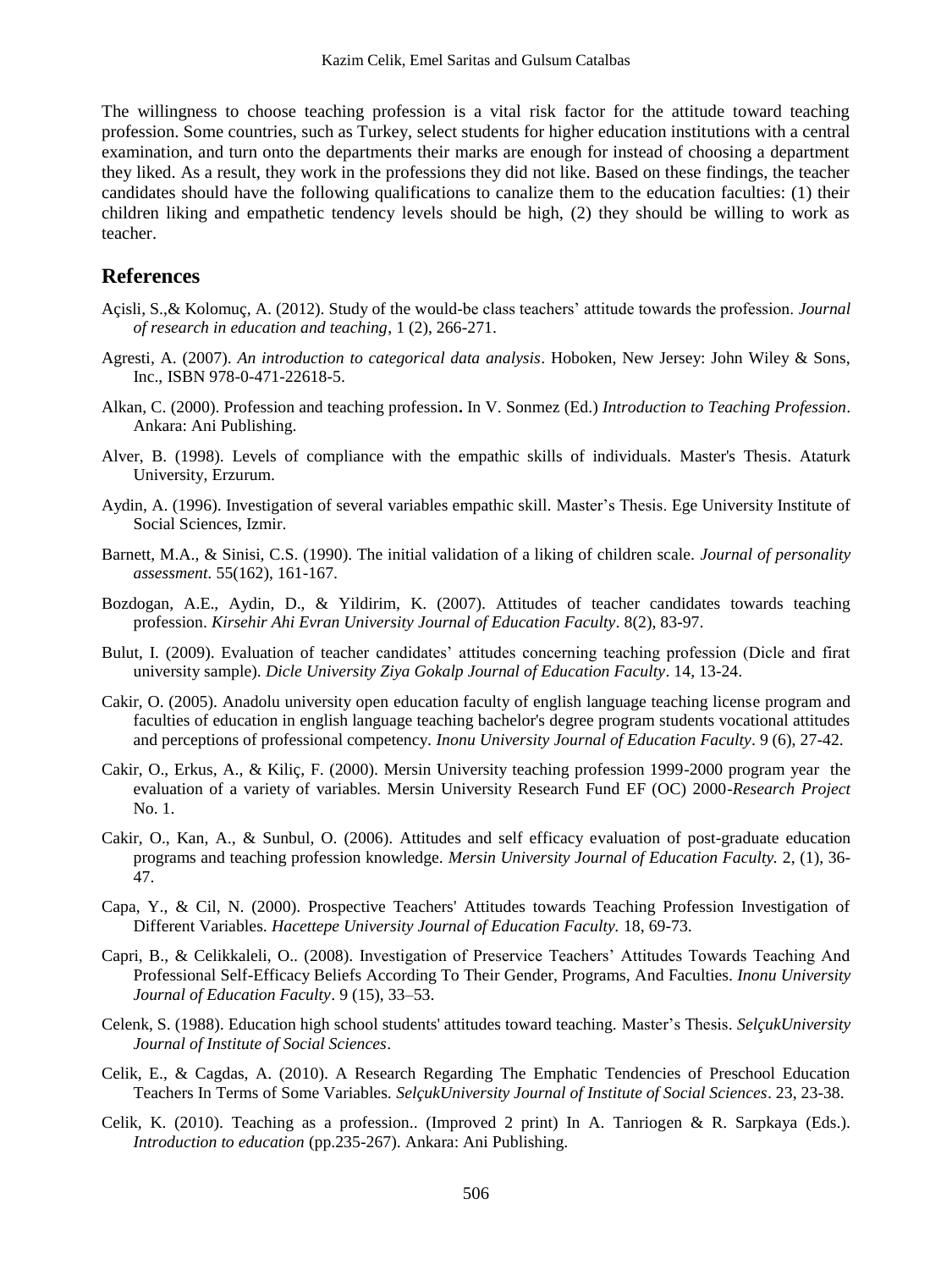- Celikoz, N., & Cetin F (2004). Factors affecting anatolian teacher high school students' attitudes towards teaching profession. *Journal of National Education*. 162, 160-167.
- Cetin, S. (2006). Attitude scale development of teaching profession (Validity and Reliability Study).*Gazi University Journal of Industrial Arts Education Faculty*. 18, 28-37.
- Ciçek-Saglam, A. (2008). Department of music education students' attitudes towards teaching profession. *Yuzuncu Yil University Journal of Education Faculty*. 5(1), 59-69.
- Cooper, B. (2002). *Teachers as moral models? The role of empathy in teacher/pupil relationships.* (Doctoral dissertation, Leeds Metropolitan University). ProQuest Digital Dissertations.
- Coskun, S., Kartal, M., Coskun, A., & Bircan, H. (2004). An application of logistic regression analysis examining and dentistry. *Cumhuriyet University Journal of Dentistry Faculty.* 7 (1), 41-50.
- Cruickshank, D.L., Bainer, D.L., & Metcalf, K.K. (1999). *The act of teaching* (2nd Ed.). Boston: McGraw-Hill.
- Demirel, O. ( 2006). *Instructional Planning and Evaluation Teaching Art* (10. print). Ankara: Pegem A Publishing.
- Demirtas, H., Comert, M., & Ozer, N. (2011). Pre-Service Teachers' Self-Efficacy Beliefs and Attitudes towards Profession. *Education and Science*. 36,(l59), 96-111.
- Dogan, T., & Coban, A.E. (2009). The Investigation of the Relations Between Students' Attitude Toward Teaching Profession and Anxiety Level in Faculty of Education. *Education and Science*. 34(153), 157- 168.
- Dokmen, U. (2005). *Communication conflict and empathy*. Istanbul: Sistem Publishing.
- Downing, J. E., Ryndak, D.L., & Clark, D. (2000). Paraeducators in inclusive classrooms: Their own perceptions. *Remedial and Special Education*, 21, 171-181.
- Duke, D.L. (1990). *Teaching: an introduction*. New York: McGraw-Hill
- Duru, E. (2002). Trends to help prospective teachers of empathy-helping relationship and tendency to examine some of the variables. *Pamukkale University Journal of Education Faculty.* 12, 21-36.
- Duyan, V., & Gelbal, S. (2008). The Adaptation Study of Barnett Liking of Children Scale to Turkish. *Education and Science.* 33(148), 40-48.
- Ekinci, O. (2009). Analysıs Of The Empathy And The Crıtıcal Thınkıng Dısposıtıon Of The Teacher Candıdates.
- Master's Thesis. Cukurova University. Adana.
- Erdem, A.R., & Anilan, H. (2000). Pamukkale University Faculty of Education teacher training students' attitudes toward teaching profession. *Pamukkale University Journal of Education Faculty,* 7 (special issue), 144-148.
- Ergun, M., Egezer, B., Cevik, I., & Ozdas, A.(1999). *Introduction to teaching profession* (Edition 1)*.* Ankara. Ocak Publications.
- Ergun, M., & Ozdas, A. (1999). The impact of school teacher observation and application studies. *AKU Journal of Social Science*. *3,* 115-119.
- Eskicumali, A. (2002). Education, training and the teaching profession. In Y. Ozden (Ed.) *Introduction to teaching profession*. Ankara: PegemA Publishing.
- Fidan, F., Isçi, O., & Yilmaz, T., (2012). Female Profession Concept: Significance and Content. *In Proceedings of the 4th International Women's / Gender Studies Conference*. 3-5 October Gazimagusa, North Cyprus.
- Gelbal, S., & Duyan, V. (2010). Examination of variables affecting primary school teachers' state of liking of children. *Hacettepe University Journal of Education Faculty* 38: 127-137 [2010]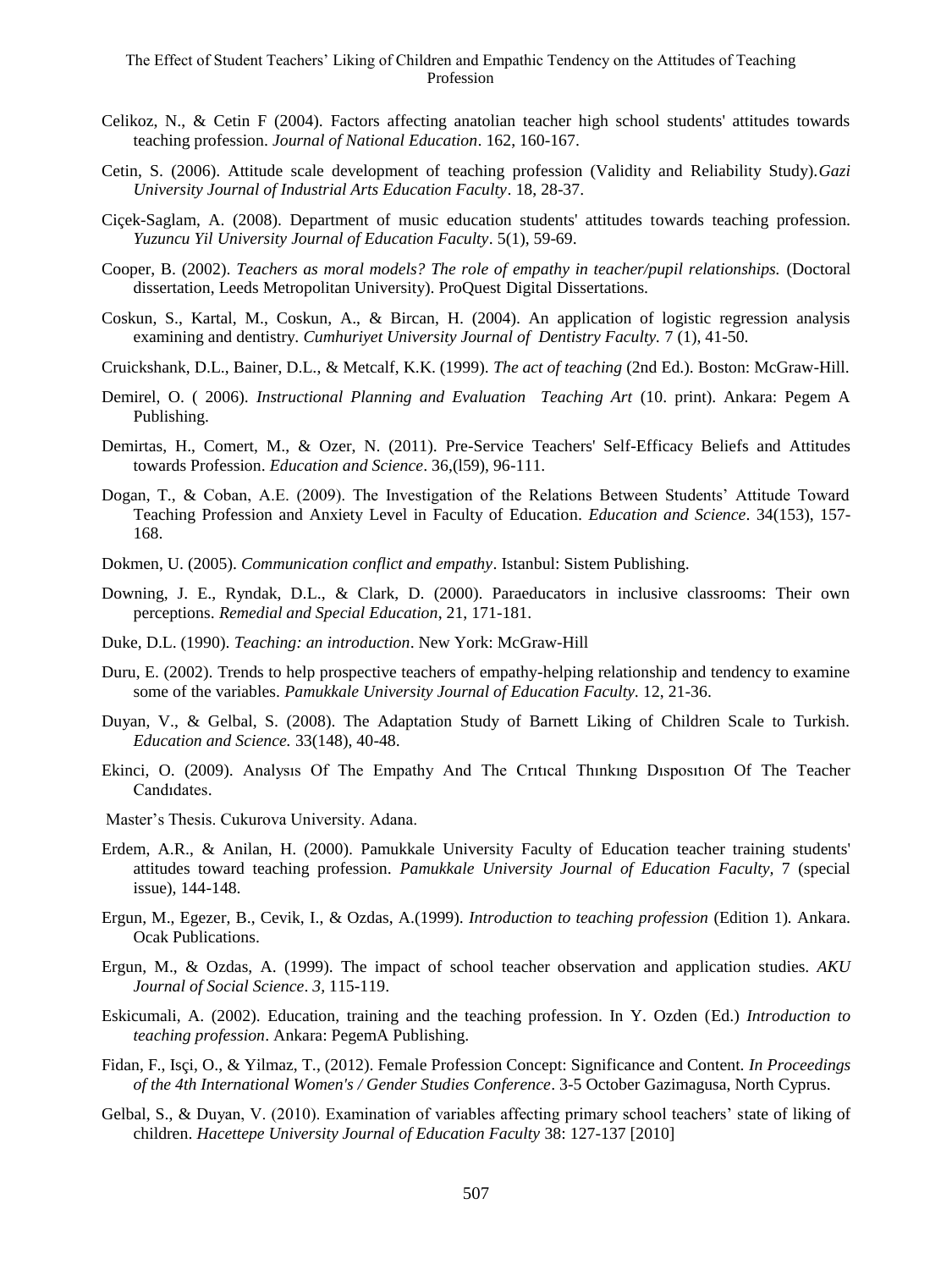- Genç, S. Z., & Kalafat T. (2010) Prospective Teachers' Problem Solving Skills and Emphatic Skills *Journal Of Theoretical Training Science*. 3(2), 135-147.
- Genç, S.Z., & Kalafat, T. (2008) The Evaluation of Democratic Attitudes and Empathic Skills of Prospective Teachers. *Manas University Journal Institute of Social Sciences*. 19, 212-222.
- Girginer, N., & Cankus, B. (2008). Measuring the traveller satisfaction of tram using logistic regression: A case study of estram. *Celal Bayar University Faculty of Economic and Administrative Sciences Journal of Management and Economics*, 15(1), s: 181-193.
- Gujarati, D.N. (1999). *Basic econometrics*. (Translated U.Senesen ve G.G. Senesen), Istanbul: Literatur Publishing,
- Gurbuz, H., & Kisoglu, M. (2007). Attitudes of the science and art faculty students and education faculty students attend the nonthesis graduated education program toward teaching profession (Ataturk University sample) *Erzincan University Journal of Education Faculty*, 9(2), 71-83.
- Gurbuzturk, O., & Genç, S.Z., (2004). Prospective Teachers' Views on Teaching Profession. *Inonu University Journal of Education Faculty*, 5 (7), 47-62.
- Hargreaves, L. (2009) The Status and Prestige of Teachers and Teaching., In L.J. Saha, A.G. Dworkin (Eds). *In International Handbook of Research on Teachers and Teaching (pp217–229) .*© Springer Science + Business Media LLC 2009
- Helvaci, M.A. (2009). Characteristic of teaching profession. In N. Sayilan (Ed.). *Introduction to teaching profession.* Ankara: Ani Publishing.
- Karakaya, A. D. (2001). Empathy Skills in Nursing Students at the University of the Mediterranean. Master's Thesis. Istanbul University Institute of Health Sciences. Istanbul.
- Karasar, N., (2005). *Scientific research method*. Ankara: Nobel Publishing.
- Karatas, Z. (2012). An Investigation of Self Esteem Levels and Empathic Skills of Educational Faculty Students. *Mehmet Akif Ersoy University Journal of Education Faculty*, 12 (23), 97-114
- Kilic, D., & Bektas, F. (2008). Evaiuating of The Attitudes Of The Class Teacher Candidates Oriented To The Teaching Job *KKEFD*, 18,15-25
- Kiliç, D. (2005). *Introduction to teaching profession*. Erzurum: Aydan Publishing.
- Kiliç, S. (2005). Empathic Skill Levels in Pre-School Teachers in Istanbul Investigation of Some Variables. Master's Thesis. Marmara University Institute of Education Science, Istanbul.
- Kolayis, H., & Yigiter, K. (2010). The Examination Emphatic Skills of the Elementary and Middle School Physical Education Teachers in City of Kocaeli. *International Online Journal of Educational Sciences,* 2010, 2(2), 562-578
- Kuzgun, Y. (2000). *Counseling in primary education* . Ankara: Nobel Publishing.
- Lasley, T. (1980). Preservice teacher beliefs about teaching. *Journal of Teacher Education*, 31(4), 38-41.
- Lemeshow, S., & Hosmer, D. (2000). *Applied logistic regression* (Wiley Series in Probability and Statistics). Wiley-Interscience; 2 Sub edition.
- Marso, R. N., & Pigge F. L. (1994). Personal and family characteristics associated with reasons given by teacher candidates for becoming teachers in the 1990's: Implications fort he recruitment of teachers. *A paper presented at the annual conference of the Midwestern Educatioanl Research Association*. Chicago. October 12-15.
- Murat, D. (2006), Statistical Analysis of Monetary Crisis and Turkey Application, Master's Thesis. Uludag University Institute of Social Sciences , Bursa.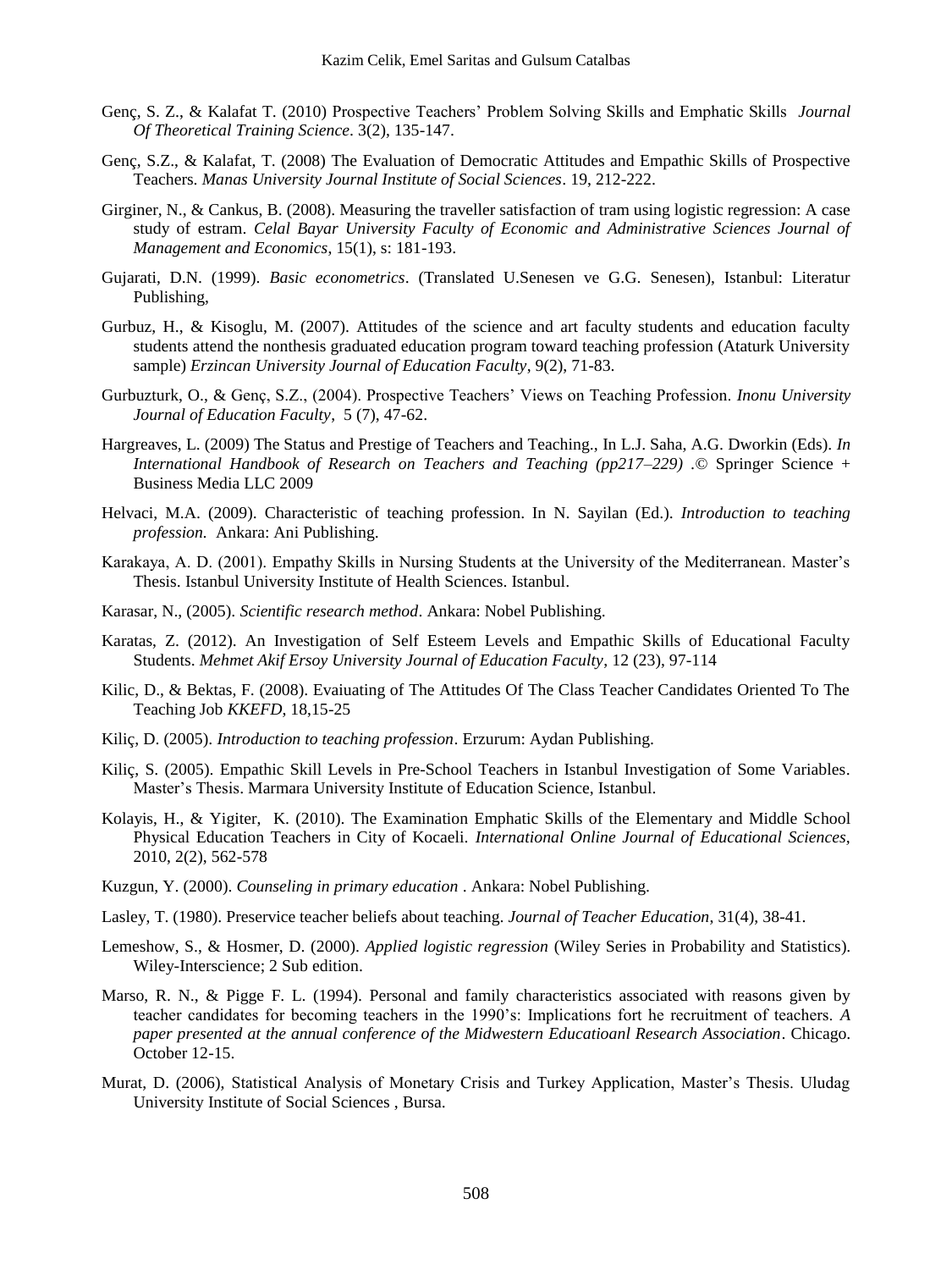- Murat, D., & Isigiçok, E. (2007) Expectations for economic and political situation during the election period:. Bursa Application. *In Proceedings of the 8. Econometrics and Statistics Congress of Turkey* Malatya – Inonu University 24-25 Mayis 2007
- Oguz, A., & Topkaya, N. (2008). Teachers 'Sense of Efficacy Beliefs of Secondary School Students' Attitudes toward Teaching with*. Academic Overview,* 14,23-36. URL (Last checked 20.Sep.2012) [http://www.akademikbakis.org](http://www.akademikbakis.org/)
- Oktay, A. (1991). Teaching Profession and Teacher Qualifications. *Marmara University Journal of Ataturk Education Faculty*, 3, 187-193.
- Oral, B. (2004) Faculty of Education Students' Attitudes toward Teaching Profession. *Educational Research*, 15, 88-98.
- Ozdamar, K. (2002). *Data analysis and statistical software packages*. Vol: 1, 2. Print, Eskisehir: Kaan Bookstore,
- Ozturk, F. S., Koparan, N. H., Efe, M., & Ozkaya, G. (2004). Coaches and referees Investigation of Empathy. *Spormetre Journal of Physical Education and Sport Sciences.* 1(1) 19-25.
- Pehlivan, K. B. (2008). A Study on Pre-service Classroom Teachers' Socio-cultural Properties and Their Attitudes toward Teaching Occupation as a Subject. *Mersin University Journal of the Faculty of Education*, 4 (2), 151-168.
- Rogers, R.C. (1975) Empathic: An Unappreciated Wayof Begin*. The Counseling Psychologist.* Vol 5 No.2-10
- Ryan, K., & Cooper, J. M. (1972). *Those who can, teach.* Boston, New York: Houghton Mifflin
- Sadker, M. P., & Sadker, D. M. (2000). *Teachers, schools, and society*. New York: McGraw-Hill
- Sahin, A.E., (2006). Profession and the teaching. In V. Sonmez (Ed.). *Introduction to education*. (pp.261-306). Ankara: Ani Publishing.
- Sayin, S. (2003).Empathic tendency of college students' reading teacher candidate different programs, attitudes to teaching profession and professional self-esteem. *Suleyman Demirel University Journal of Education Faculty*, 12(2), 144-148.
- Seferoglu, S.S.(2004). Prospective teachers teachers' attitudes.Ankara. *In Proceedings of the XII. Conference on Educational Sciences. Gazi University Institute of Education Sciences*
- Semerci, C., Semerci, N., & Yazicioglu, S. (2000). Affective dimension measurement. *VIII. National Conference on Educational Sciences*.
- Semerci, N., Demiralp, D., Koç, S., & Kerimgil, S. (2009). The past (1942) and today (2003) appointed started by class teacher of teachers. Adana. C.U. Journal of Social Science 33 (1), 37-60
- Senel, H.G., Demir, I., Sertelin, C., Kiliçaslan, A., & Koksal, A. (2004). The relationship betweenattitude and personality characteristics of teaching profession. *Educational Research*. 15 (4), 99-109.
- Simsek, H., (2005). Secondary school teacher of post graduated program program students who continue the profession of teaching attitudes towards. *Yuzuncu Yil University Journal of Education Faculty.* 2(1): 1-26
- Sozer, E. (1996). Prospective teachers' attitudes towards teaching profession studying at universities. *Anadolu University Journal of Education Faculty*. 6(2): 7-21
- Spreng R, N., McKinnon, M. C., Mar, R.A., & Levine, B. (2009). The Toronto Empathy Questionnaire: Scale Development and Initial Validation of a Factor-Analytic Solution to Multiple Empathy Measures. *J Pers Assess*. 2009 January ; 91(1): 62–71. doi:10.1080/00223890802484381
- Tan, M. (1996). *A woman teaching profession. Women facts*. (comp: necla arat) Istanbul: Say Publishing.
- Tanriogen, A. (1997). The attitudes of the students at Buca Faculty of Education towards teaching. *Pamukkale University Journal of Education Faculty*, 3: 55-58